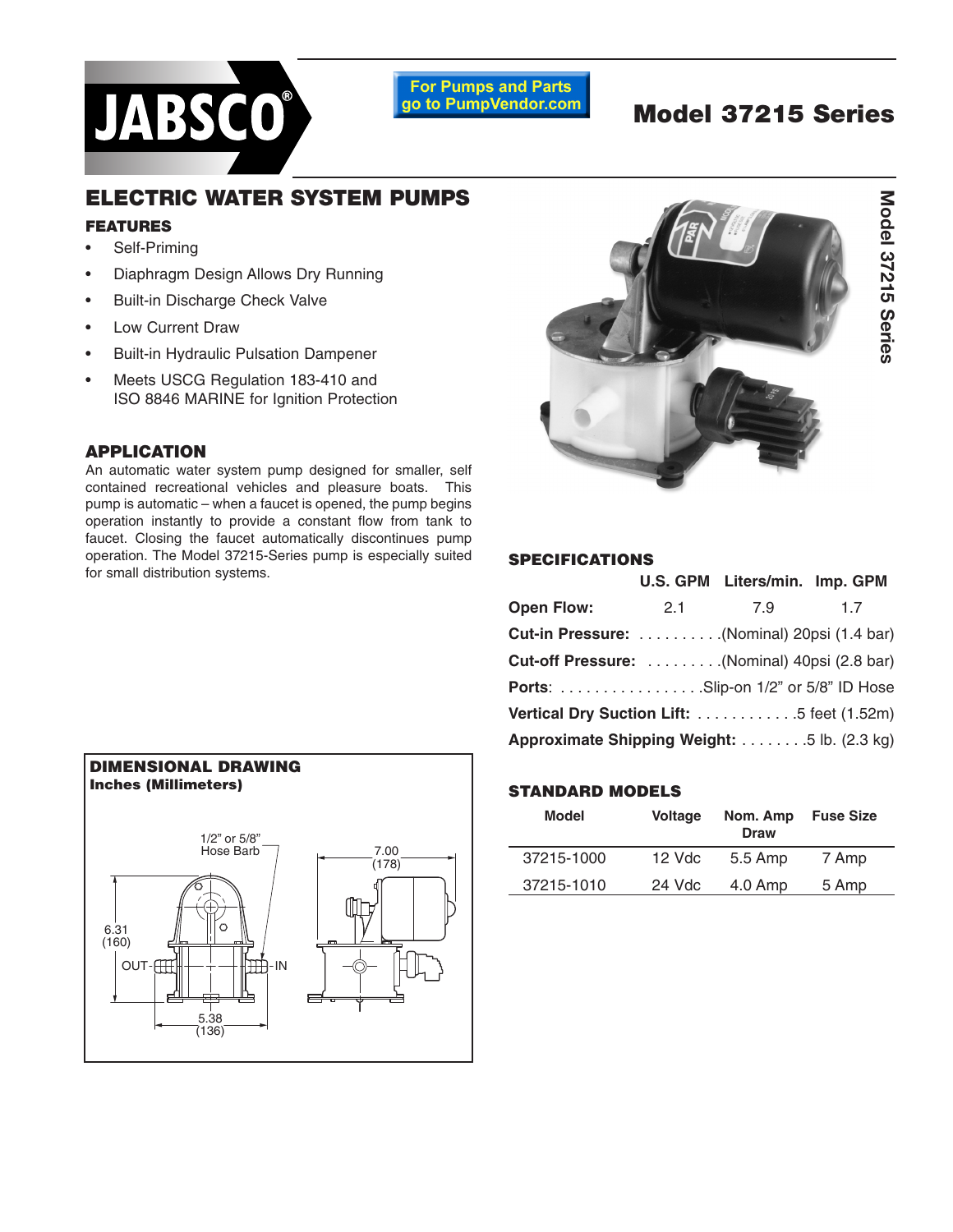#### **TYPICAL INSTALLATION**



#### **MOUNTING**

Jabsco diaphragm pumps are self-priming. They may be located above or below the fresh water tank. The pump is equipped with vibration pads which are most effective when the pump is mounted upright on a solid surface.

#### **PLUMBING**

To minimize water pressure drop, the size of water supply line should not be less than sizes shown in the table below. Valves, elbows, etc., used should be the same size as pipe or tubing.

Use gate valves only. Fresh water tank must be vented.

#### **MINIMUM PIPING SIZE**

| <b>Supply Line Length</b> | <b>Tubing ID</b> | <b>Pipe Size</b> |
|---------------------------|------------------|------------------|
| Less than 48"             | 1/2"             | 3/8"             |
| 48" or more               | 5/8"             | 1/2"             |

#### **PRESSURE REGULATOR**

It is recommended that systems having a connection for a city water entry be equipped with a pressure regulating check valve set at approximately 35 psi. This valve automatically regulates the incoming water pressure to avoid damage to the pump and plumbing from excessive pressures. Models 44410-1000 (permanent flush mount) and 44410-1010 (in-line) pressure regulating valves are recommended for this purpose.

#### **CHECK VALVE**

Jabsco pumps are designed to withstand normal working pressures. However, higher pressures are sometimes encountered with unregulated water hookups. Models 37215-1000/-1010 feature a built-in port check valve to protect the pump. An additional check valve should be installed in the cold water inlet of the water heater to minimize heat transfer to the cold water line and isolate excessive pressure from the heater in case of relief valve failure. Qualified check valves offered are Models 34344- 0000, 35027-0000 and 35195-0000.

#### **SUCTION FILTER**

Pumpgard Model 36400-0000 (strainer/filter) is recommended installed between the pump and fresh water tank. It helps prevent valve clogging caused by foreign material entering the pump.

#### **WATER PURIFIER**

Water purifiers should be installed with separate outlets for drinking water use only. Many purifiers cause excessive back pressure.

#### **ACCUMULATOR TANK**

The use of an accumulator tank (Jabsco Model 12573-2000 or 18810-0000), although not required, is recommended for a more effective water distribution system. It eliminates "water hammer", stores pressures to allow a limited use of water without restarting pump (desirable at night-time), assures a constant, even stream of water at faucets farthest from pump and prolongs pump life by cutting down rapid start/stop operation.

#### **WIRING DIAGRAM**



#### **WIRING**

Pump should be wired in an independent circuit according to the following chart:

#### **WIRE SIZE CHART (A.W.G. – COPPER)**

Length of circuit in feet (sum of  $+$  pos.  $& -$  neg. wire lengths).

| <b>Voltage</b>    | Up to $80'$ | 80' to 100' | 100' to 150' |
|-------------------|-------------|-------------|--------------|
| 12 Volts Two Wire | 14          | 12          | 10           |
| 24 Volts Two Wire | 16          | 14          | 14           |

Above wire size recommendation is based on pump load only. If other electrical fixtures share common service with the pump, larger wire sizes must be used.

#### **MOTOR PROTECTION**

The pump wiring must include a fuse or equivalent protective device in the positive lead to protect against overcurrent draw. See specification table for proper fuse rating.

#### **SWITCH**

An on-off switch should be installed in the circuit to turn off pump when vehicle or boat is unattended, stored, or in transit.

#### **AC-DC POWER CONVERTERS**

AC-DC converter/charger packs should be wired to operate pump directly from the battery at all times. If the battery is bypassed and converter is used to service the pump directly, be sure the total electrical loads do not exceed the converter Amp rating.larger wire sizes must be used.

#### **VOLTAGE CHECK**

After installation, check the voltage at the pump motor. It is important that voltage is checked when pump is operating along with all the inside electrical fixtures. Full voltage must be available at the pump motor at all times.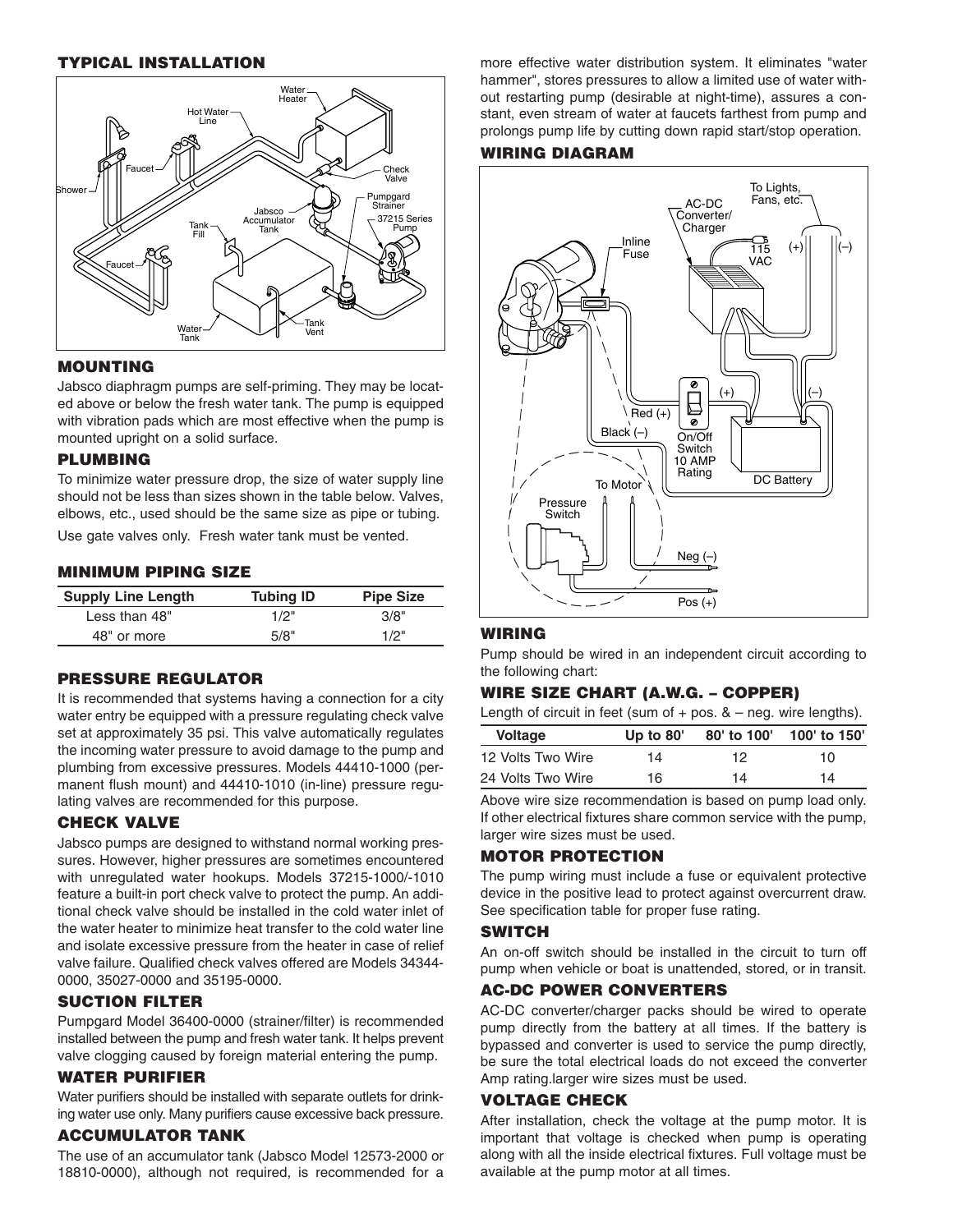- Check level of water in tank.
- Check all strainers or any aerators and clean thoroughly.
- Open all faucets, hot and cold.
- Turn on power to pump and wait for hot water tank and water lines to fill.
- Close each faucet when it starts to deliver a steady stream of water (close cold water faucet first).
- Observe the pump. Check to be sure pump stops soon after closing last faucet.
- Pump is now ready for automatic operation. It will start when a faucet is opened and stop when the faucet is closed.
- Turn off pump and relieve system pressure before hooking up to city water or prior to leaving pump idle.

#### **MAINTENANCE WINTER STORAGE**

Jabsco pumps, with their unique pulsation dampener, will withstand frozen water without damage, provided the system is not under pressure prior to freezing. To prevent accidental damage, the entire water system should be protected from freezing during winter storage. This requires complete draining, using the following directions and/or vehicle manufacturer's instructions:

- 1. Open all faucets and drains and allow pump to empty water tank and intake line. Run the pump dry for 1 to 2 minutes before turning off.
- 2. With all drains open, blow air through city water entry. Allow time for the water heater to empty.
- 3. Disconnect discharge and intake hoses from the pump. Start the pump and allow to run until all water is expelled from unit. (Running dry will not harm the pump.)
- 4. Reconnect the hoses, close the drains but leave faucets open. The water distribution system is now dry and ready for winter storage.

An alternate method is to use **POTABLE WATER SYSTEM ANTI-FREEZE** solution. Follow directions from anti-freeze manufacturer.

**DANGER DO NOT USE AUTOMOTIVE TYPE ANTI-FREEZE. IT IS POISONOUS. USE OF THIS TYPE ANTI-FREEZE WILL CAUSE SERIOUS INTERNAL INJURY OR DEATH.**

#### **TROUBLESHOOTING**

#### **PROBLEMS**

#### **CAUSES**

Pump operates but no water flows through faucet.

- Low water level in tank. – Suction line clogged or kinked.
- Loose hose clamps or fittings in suction line.
- Pump cycles on and off although all faucets are closed.
- Water leak in plumbing.
- Water leak in flush toilet valve.
- Internal leak in pump.
- Outlet valve not sealing.

Pump operates roughly and has excessive noise and vibration.

- Flow through intake line is restricted, kink in hose.
- Pump mounted on flimsy board.
- Deformed or ruptured pulsation dampener in pump.
- Worn connecting rod bearing.
- No voltage to pump.
- Blown fuse.
- Clogged piping.
- Kink in outlet line.

– Empty water tank. – Outlet valve not sealing.

- Defective pressure switch.
- Pump fails to stop when faucets are closed.

Pump fails to start when faucet is opened.

- Air in system.
- Very low voltage.
- Defective pressure switch.

#### **SERVICE**

NOTICE: Before servicing pump, turn off power and open faucets to relieve pressure in water system. Failure to do so can cause flooding.

#### **VALVES REPLACEMENT**

- 1. Remove four tie down screws.
- 2. Expose valves by lifting motor mount from pump base. Remove valves from pockets. Clean all foreign materials from valves and seats. Inspect rubber flappers for cuts.
- 3. Reinstall valves into same pockets, being sure rubber valve with small hole is UP on intake and rubber valve without the small hole is DOWN on discharge.

**NOTICE: Do not use valve with small hole in rubber on discharge side of pump or pump will operate incorrectly.**

#### **DIAPHRAGM AND CONNECTING ROD REPLACEMENT**

- 1. Remove four motor mount tie down bolts.
- 2. Lift motor mount and the attached diaphragm assembly from pump base.
- 3. Remove two diaphragm retainer screws and the diaphragm retainer.
- 4. Pull connecting rod assembly and diaphragm from motor mount, then, unscrew bolt to separate diaphragm plates.
- 5. Loosely reassemble new diaphragm, diaphragm plates, washer and diaphragm bolt onto new connecting rod assembly.
- 6. Slide connecting rod on shaft. Ensure that eccentric is firmly seated on motor shaft and tighten set screw firmly against flat side of shaft.